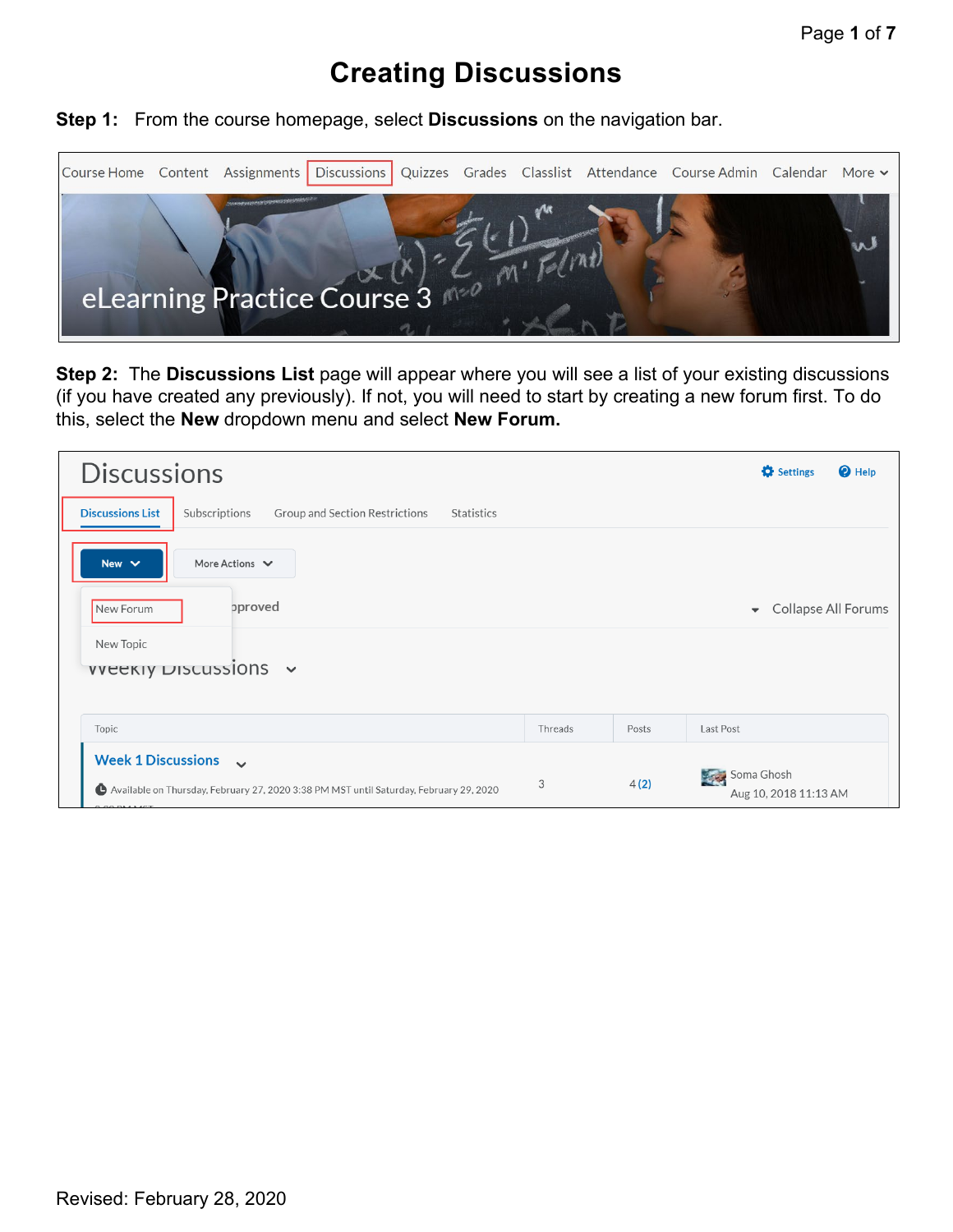**Step 3:** A **New Forum** window appears where you will need to provide a **Title** for your new forum and can also provide an optional **Description**.

| <b>New Forum</b>                                           |                                                                                                                                                                                                                                             |              |   |                          |       |    |
|------------------------------------------------------------|---------------------------------------------------------------------------------------------------------------------------------------------------------------------------------------------------------------------------------------------|--------------|---|--------------------------|-------|----|
| <b>Properties</b>                                          | Restrictions                                                                                                                                                                                                                                |              |   |                          |       |    |
| <b>New Forum Details</b>                                   |                                                                                                                                                                                                                                             |              |   |                          |       |    |
| Title*                                                     |                                                                                                                                                                                                                                             |              |   |                          |       |    |
|                                                            |                                                                                                                                                                                                                                             |              |   |                          |       |    |
| Unit 1 Forum                                               |                                                                                                                                                                                                                                             |              |   |                          |       |    |
|                                                            | Create a new topic in this forum with the same title $\bigcirc$                                                                                                                                                                             |              |   |                          |       |    |
| <b>Description</b>                                         |                                                                                                                                                                                                                                             |              |   |                          |       |    |
| $\sigma^{\!\mathcal{O}}$<br>$\mathbf{c}$<br>$\blacksquare$ | 三三目<br>$\checkmark$<br>$\underline{\cup}$<br>$\, {\sf B}$<br>I<br>Paragraph<br>Font Family<br>Size<br>$\checkmark$<br>$\overline{\mathbf{v}}$ .<br>$\boldsymbol{\mathrm{v}}$<br>$\checkmark$<br>$\blacksquare$<br>$\boldsymbol{\mathrm{v}}$ | $\mathbf{v}$ | 騦 | $\overline{\phantom{a}}$ |       |    |
| Optional                                                   |                                                                                                                                                                                                                                             |              |   |                          |       |    |
|                                                            |                                                                                                                                                                                                                                             |              |   |                          |       |    |
|                                                            |                                                                                                                                                                                                                                             |              |   |                          |       |    |
|                                                            |                                                                                                                                                                                                                                             |              |   |                          | みもの長い | h. |
|                                                            |                                                                                                                                                                                                                                             |              |   |                          |       |    |

You can add additional options such as **Allow anonymous posts, A moderator must approve individual posts before they display in the forum, Users must start a thread before they can read and reply to other threads in each topic** and the option to **Display forum description in topics.**

**Step 4:** Select **Save and Close** when done**.** 

| Options                                                                                                          |
|------------------------------------------------------------------------------------------------------------------|
| Allow anonymous posts $\bullet$                                                                                  |
| A moderator must approve individual posts before they display in the forum<br>$\boldsymbol{Q}$                   |
| Users must start a thread before they can read and reply to other threads in each topic<br>$\boldsymbol{\Omega}$ |
| Display forum description in topics<br>$\boldsymbol{\Omega}$                                                     |
|                                                                                                                  |
|                                                                                                                  |
| <b>Save and Close</b><br>Save and Add Topic<br>Save<br>Cancel                                                    |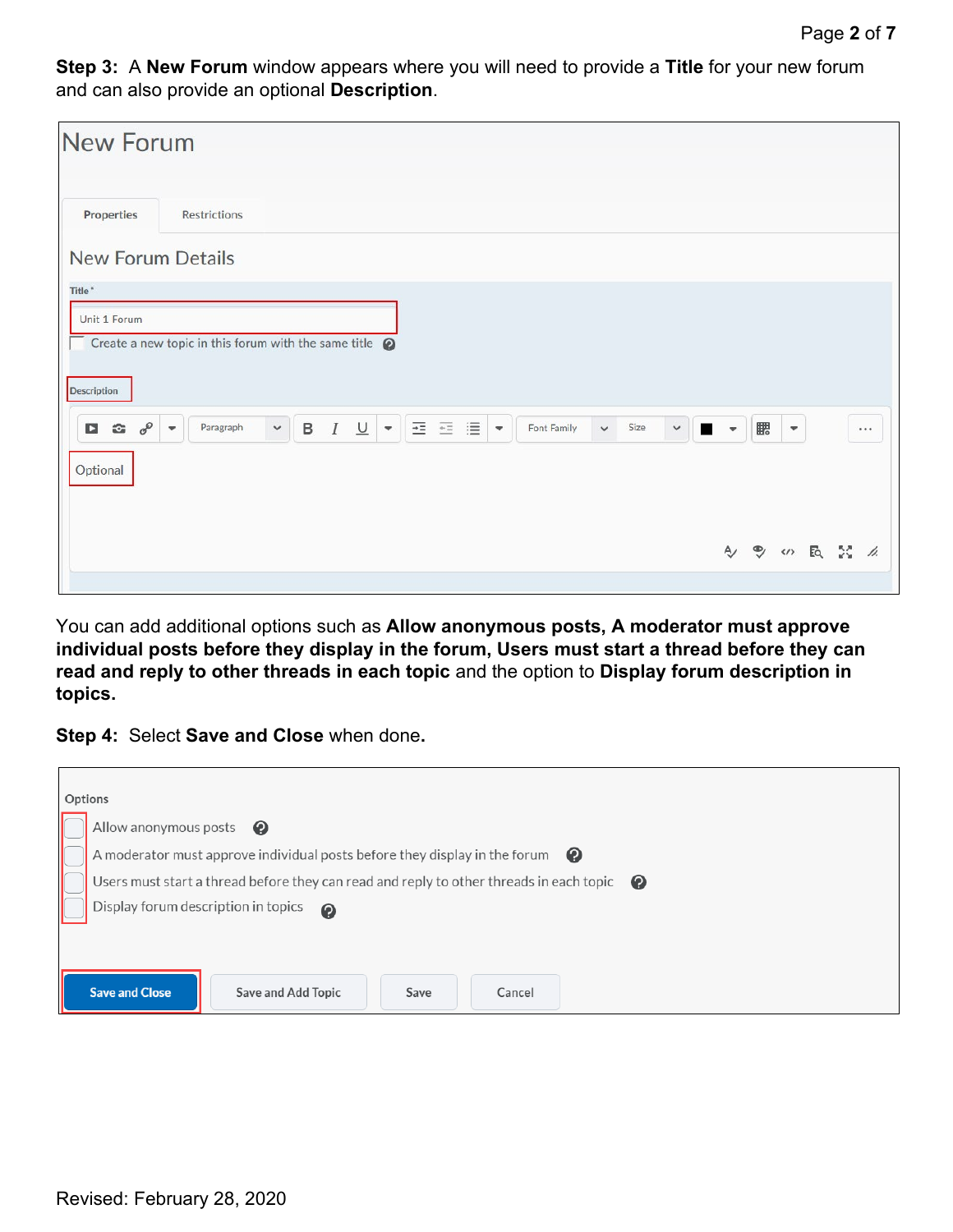When you have completed the steps above, you can move onto the **Restrictions Tab.**

## **Restrictions Tab**

**Availability** – Availability sets visibility restrictions on the forum. This means that the forum (category) and all the topics (individual discussion boards) created under that forum inherit the visibility dates that you specify.

**Best Practice:** Select **Forum is always visible** and the **Unlock forum** settings.

**Locking Options** –Locking keeps the forum and its topics visible, but unlocks them for participation on the dates that you specify. Choose your options and enter dates if needed.

| Properties                             | Restrictions           |     |  |  |
|----------------------------------------|------------------------|-----|--|--|
| Hide from Users                        |                        |     |  |  |
| Availability                           |                        |     |  |  |
| Has Start Date                         |                        |     |  |  |
| 2/27/2020                              | 4:00 PM                | Now |  |  |
|                                        | United States - Denver |     |  |  |
| Has End Date                           |                        |     |  |  |
| 3/5/2020                               | 11:00 PM               | Now |  |  |
|                                        | United States - Denver |     |  |  |
| Display In Calendar                    |                        |     |  |  |
|                                        |                        |     |  |  |
| <b>Locking Options</b>                 |                        |     |  |  |
| Unlock forum<br>$\bullet)$             |                        |     |  |  |
| Lock forum                             |                        |     |  |  |
| Unlock forum for a specific date range |                        |     |  |  |
| Has Start Date                         |                        |     |  |  |
| 2/27/2020                              | 4:00 PM                | Now |  |  |
|                                        | United States - Denver |     |  |  |
| Has End Date                           |                        |     |  |  |
| 3/5/2020                               | 11:00 PM               | Now |  |  |
|                                        | United States - Denver |     |  |  |

**Release Conditions** –Release Conditions can be added to a Discussion Forum. These conditions must be met before a learner can access the Discussion Forum. If multiple Release Conditions are attached, users must meet them all before they can access the Forum.

**Group and Section Restrictions** – If you would like for students to discuss in smaller groups, instead of as a whole class, enable group restrictions (you'll have to set these groups up separately beforehand, but you can set the number of groups or number of learners in groups).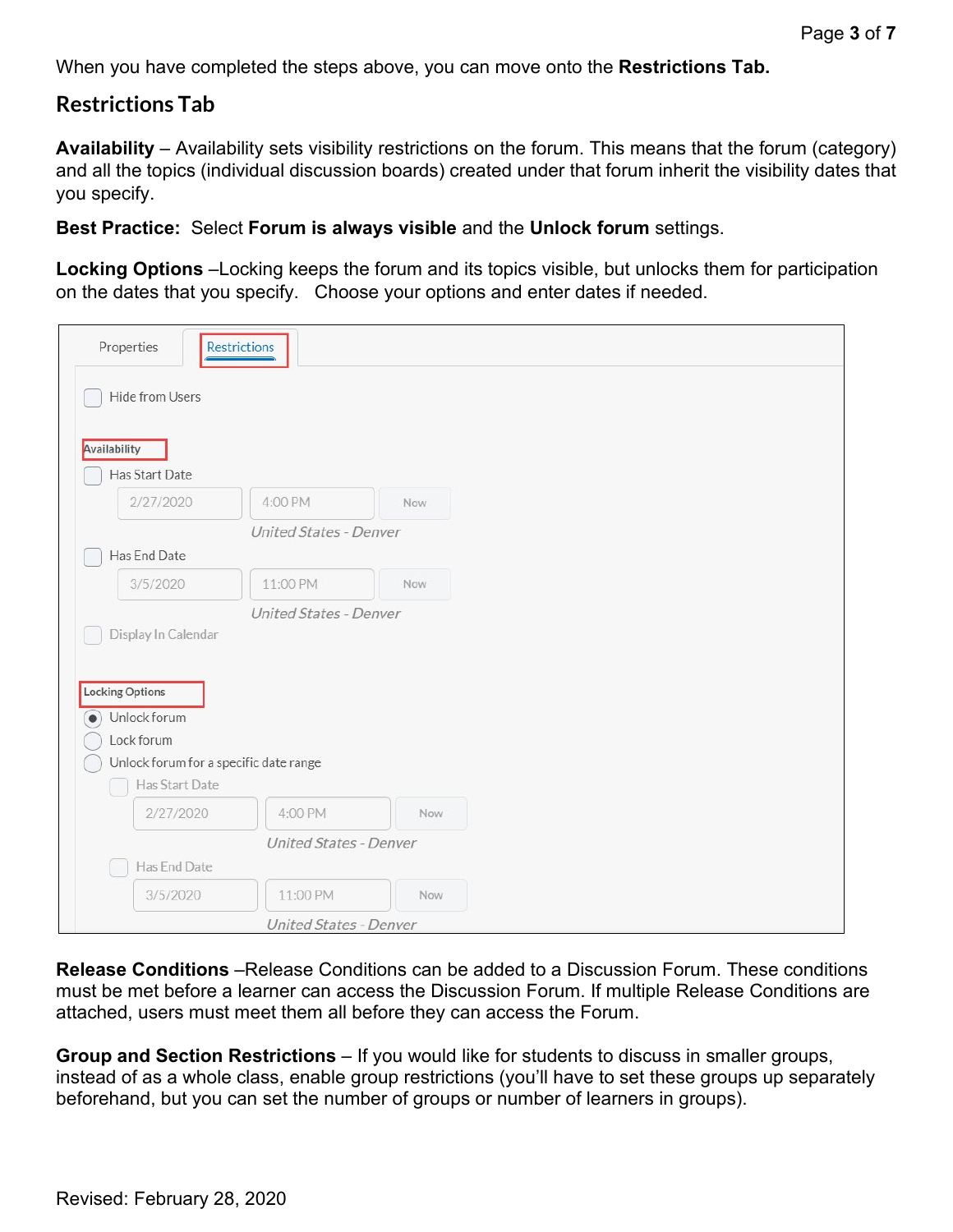| <b>Release Conditions</b>                                            |                          |      |                       |  |  |
|----------------------------------------------------------------------|--------------------------|------|-----------------------|--|--|
| <b>Attach Existing</b>                                               | <b>Create and Attach</b> |      | Remove All Conditions |  |  |
| There are no conditions attached to this item.                       |                          |      |                       |  |  |
| <b>Group and Section Restrictions</b>                                |                          |      |                       |  |  |
| Restrict this forum to the following groups and sections $\bullet$   |                          |      |                       |  |  |
| Add Groups and Sections                                              |                          |      |                       |  |  |
| There are no group or section restrictions<br>attached to this item. |                          |      |                       |  |  |
|                                                                      |                          |      |                       |  |  |
| <b>Save and Close</b>                                                | Save and Add Topic       | Save | Cancel                |  |  |

**Step 5:** When done, select the **Save and Add Topic** option to save your created forum and start adding a topic (the discussion board).

**Step 6:** The **New Topic** window appears where you provide a topic **Title** followed by your discussion instructions in the **Description** box. Notice that the forum under which this discussion board will be created is listed as the **Unit 1 Forum** that we just created.

| New Topic Details                                                                                                                                                                                                                                                 |              |                   |    |     |          |
|-------------------------------------------------------------------------------------------------------------------------------------------------------------------------------------------------------------------------------------------------------------------|--------------|-------------------|----|-----|----------|
| Forum <sup>*</sup><br>[New Forum] @<br>Unit 1 Forum<br>$\checkmark$                                                                                                                                                                                               |              |                   |    |     |          |
| <b>Topic Type</b><br>Open topic, everyone can access this topic and its contents<br>$\bullet$<br>Group or section topic, everyone can access this topic but students only see threads from their own group or section                                             |              |                   |    |     |          |
| Title*<br>Week 1 Discussions                                                                                                                                                                                                                                      |              |                   |    |     |          |
| Description<br>三目<br>亖<br>$\cal I$<br>$\underline{\cup}$<br>$\delta^{\circ}$<br>$\, {\bf B}$<br>Font Family $\sim$<br>$\blacksquare$<br>$\bullet$<br>Paragraph $\sim$<br>Size<br>$\overline{\phantom{a}}$<br>$\overline{\phantom{a}}$<br>$\overline{\phantom{a}}$ | $\checkmark$ | $\blacksquare$    |    |     | $\cdots$ |
|                                                                                                                                                                                                                                                                   |              |                   |    |     |          |
|                                                                                                                                                                                                                                                                   |              | $\langle \rangle$ | EQ | БZ. | /ı.      |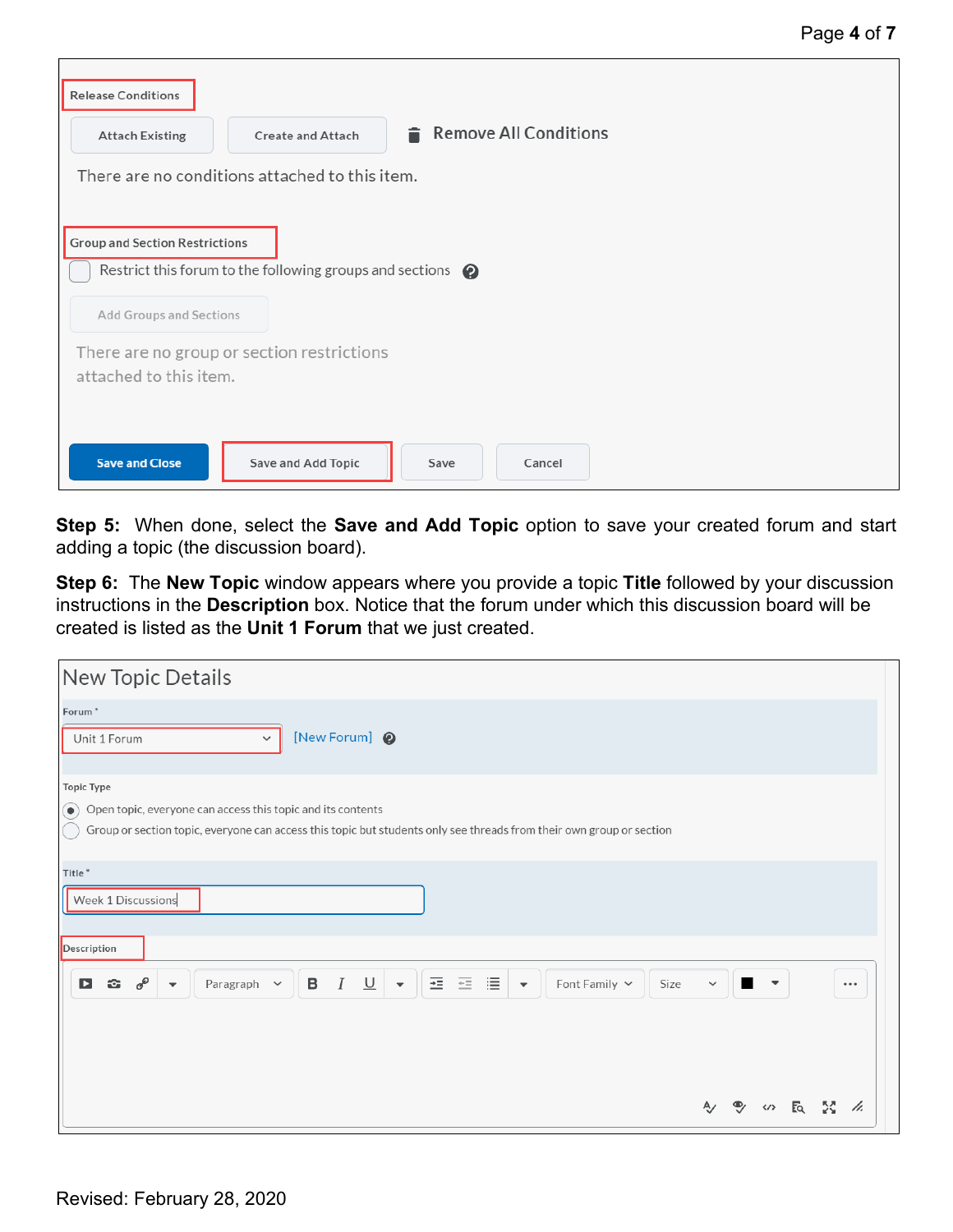**Step 7:** Other options that you can set for this discussion board include **Allow anonymous posts, A moderator must approve individual posts before they display in the topic,** and **Users must start a thread before they can read and reply to other threads.** 

| Options                                                                                            |
|----------------------------------------------------------------------------------------------------|
| Allow anonymous posts<br>$\boldsymbol{Q}$                                                          |
| A moderator must approve individual posts before they display in the topic<br>$\bullet$            |
| Users must start a thread before they can read and reply to other threads<br>$\boldsymbol{\Theta}$ |
|                                                                                                    |
| <b>Rate Posts</b>                                                                                  |
| ❷<br>No Ratings<br>$\checkmark$                                                                    |
|                                                                                                    |
| <b>Save and Close</b><br>Save and New<br>Save<br>Cancel                                            |

**Step 8:** After setting your options, you can now set your **Availability** and/or **Locking Options.** 

|              | Availability |                                        |                               |     |
|--------------|--------------|----------------------------------------|-------------------------------|-----|
| $\checkmark$ |              | Has Start Date                         |                               |     |
|              |              | 2/27/2020                              | 4:29 PM                       | Now |
|              |              |                                        | United States - Denver        |     |
|              |              | Has End Date                           |                               |     |
|              |              | 3/5/2020                               | 11:29 PM                      | Now |
|              |              |                                        | United States - Denver        |     |
|              |              | Display In Calendar                    |                               |     |
|              |              |                                        |                               |     |
|              |              | <b>Locking Options</b>                 |                               |     |
|              |              | Unlock topic                           |                               |     |
|              |              | Lock topic                             |                               |     |
| $\bullet$    |              | Unlock topic for a specific date range |                               |     |
|              | $\checkmark$ | Has Start Date                         |                               |     |
|              |              | 2/27/2020                              | 4:29 PM                       | Now |
|              |              |                                        | <b>United States - Denver</b> |     |
|              | $\checkmark$ | Has End Date                           |                               |     |
|              |              | 3/5/2020                               | 11:29 PM                      | Now |
|              |              |                                        | United States - Denver        |     |
|              |              | Display in Calendar                    |                               |     |

Revised: February 28, 2020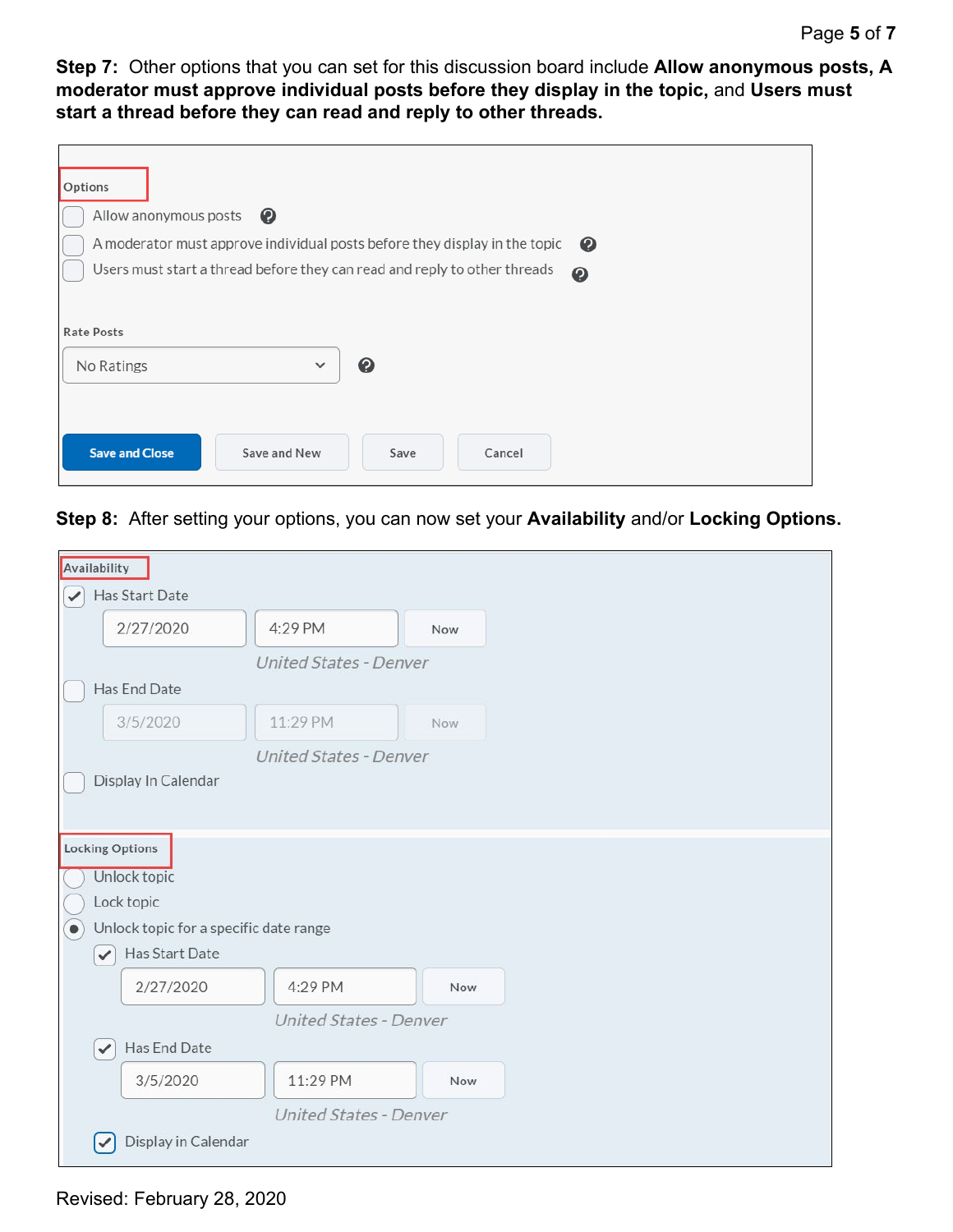When done, you can either select **Save and Close** to save your topic and return to the **Discussions List** page or you can select the **Save and New** option to save your topic and create another topic under the **Unit 1 Forum.**

| <b>Save and Close</b> | Save and New | Save                                                                                                                                                                                                                                                                                                                                                                                                                                                                                | Cancel |  |
|-----------------------|--------------|-------------------------------------------------------------------------------------------------------------------------------------------------------------------------------------------------------------------------------------------------------------------------------------------------------------------------------------------------------------------------------------------------------------------------------------------------------------------------------------|--------|--|
|                       |              | $\label{eq:1} \begin{array}{lll} \mathcal{L}_{\mathcal{A}}(\mathcal{A})=\mathcal{L}_{\mathcal{A}}(\mathcal{A})\mathcal{L}_{\mathcal{A}}(\mathcal{A})\mathcal{L}_{\mathcal{A}}(\mathcal{A})\mathcal{L}_{\mathcal{A}}(\mathcal{A})\mathcal{L}_{\mathcal{A}}(\mathcal{A})\mathcal{L}_{\mathcal{A}}(\mathcal{A})\mathcal{L}_{\mathcal{A}}(\mathcal{A})\mathcal{L}_{\mathcal{A}}(\mathcal{A})\mathcal{L}_{\mathcal{A}}(\mathcal{A})\mathcal{L}_{\mathcal{A}}(\mathcal{A})\mathcal{L}_{\$ |        |  |

**Step 9:** To make your discussions gradable and associate them with the grade book, select the **Assessment** tab.

| <b>Properties</b>                  | <b>Restrictions</b> | Assessment    | Objectives |
|------------------------------------|---------------------|---------------|------------|
| <b>Edit Topic Details</b>          |                     |               |            |
| Forum <sup>*</sup><br>Unit 1 Forum | $\checkmark$        | [New Forum] @ |            |
| Title*                             |                     |               |            |
| <b>Week 3 Discussion</b>           |                     |               |            |
|                                    |                     |               |            |

**Step 10:** In the Assessment window, select the **New Grade Item** link, the New Grade Item window appears.

| Properties                                | Restrictions | Objectives<br>Assessment                |  |
|-------------------------------------------|--------------|-----------------------------------------|--|
| Assessment                                |              |                                         |  |
| Grade Item<br>-- Choose a grade item -- v |              | $\bigcap$ [New Grade Item] $\bigotimes$ |  |